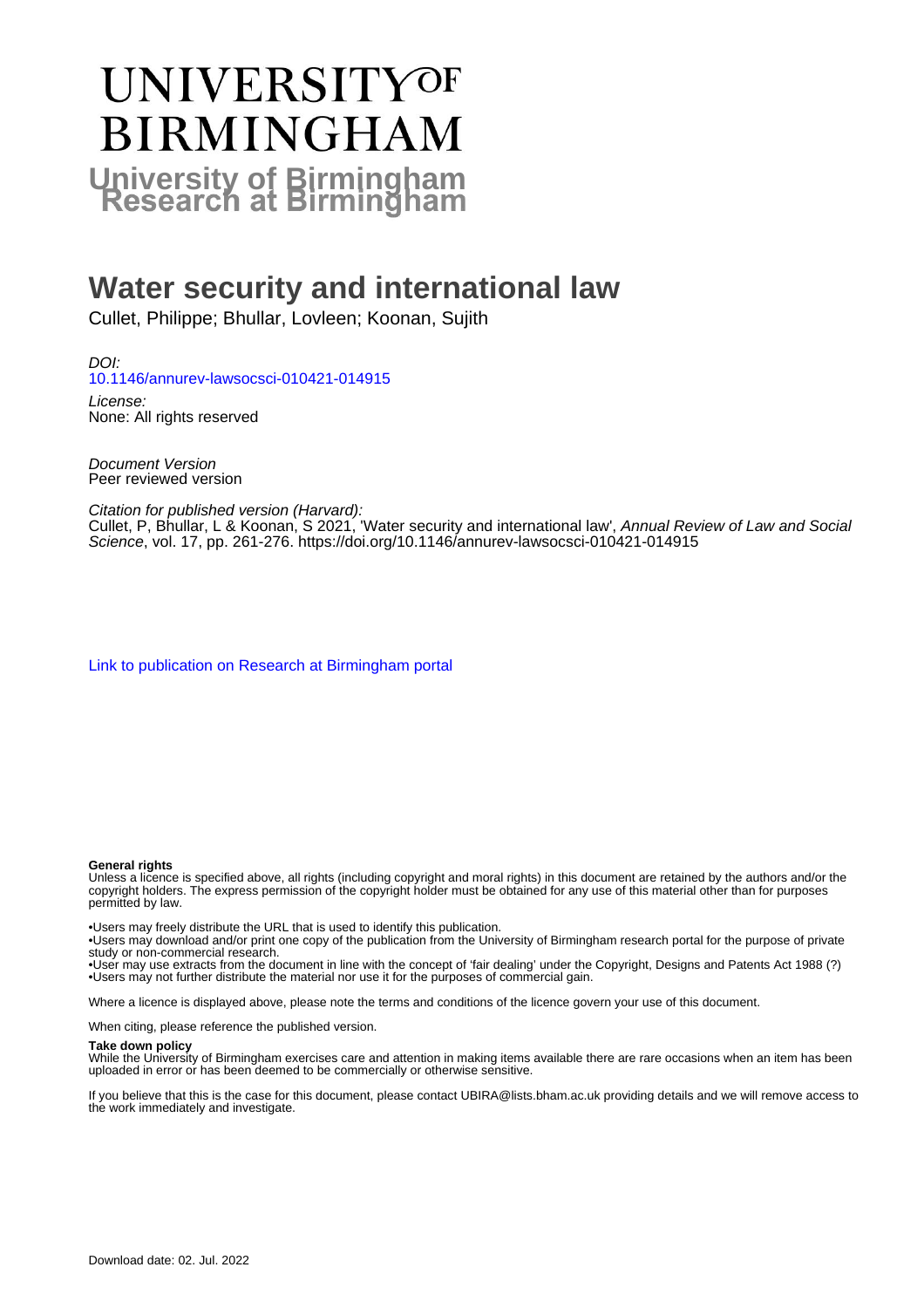### WATER SECURITY AND INTERNATIONAL LAW

Philippe Cullet<sup>1</sup>, Lovleen Bhullar<sup>2</sup> & Sujith Koonan<sup>3</sup>

Forthcoming in: 17 Annual Review of Law and Social Science (2021)

#### INTRODUCTION

Water security has emerged as a significant concern at the international level over the past couple of decades. This is related to the broadening of the securitization discourse in the wake of the Cold War (Gleick 1993: 81). A progressive understanding that (military) security cannot be ensured without taking into account a broader array of factors led to the development of environmental security and human security (Brunnée & Toope 1997). Over time, other concerns such as water security, food security, energy security and climate security were added to this list (Grobicki 2016). In other words, while security as such remains a buzzword in academic and policy circles, it is now associated with a diverse range of issues under the heading 'human security' that are not directly linked to the orthodox securitization discourse.

There is an intimate link between international law and water security. Water insecurity is, for instance, regarded as a concern for international peace and security. Thus, international water law, in particular the 1997 Convention on the Law of the Non-navigational Uses of International Watercourses [hereafter 1997 UN Watercourses Convention], which constitutes the most important legal instrument in the field, is concerned in large part with fostering cooperation and avoiding conflicts. Both these aspects are at the heart of the water security discourse. Other instruments such as the 1992 Convention on the Protection and Use of Transboundary Watercourses and International Lakes [hereafter 1992 Helsinki Watercourses Convention] are regional in scope, and the many other water agreements tend to be watercourse-specific or river basin-specific. This explains why water security cannot be examined solely through the lens of international water law, whose scope is limited. Other water security-related concerns are addressed in several other branches of international law, such as international environmental law, international human rights law and international humanitarian law. In some cases, such as the human right to water, there is no binding recognition of the right yet, whose recognition is limited to UN General Assembly resolutions (United Nations 2019).

This review is divided in three main sections. The first section examines the understanding of water security in the broader context in which the concept has emerged and has been used. The second section addresses the relationship between water security and international law, and the former's multi-scalar dimensions. The third section considers the contributions of the literature relating to international water law and other branches of international law to framing and developing the concept of water security.

<sup>&</sup>lt;sup>1</sup> School of Law, SOAS University of London, London WC1H 0XG, United Kingdom; Centre for Policy Research, New Delhi 110021, India; email: pcullet@soas.ac.uk

<sup>&</sup>lt;sup>2</sup> Birmingham Law School, University of Birmingham, Birmingham B15 2TT, United Kingdom; email: l.bhullar@bham.ac.uk

<sup>&</sup>lt;sup>3</sup> Campus Law Centre, Faculty of Law, University of Delhi, New Delhi 110007, India; email: sk@clc.du.ac.in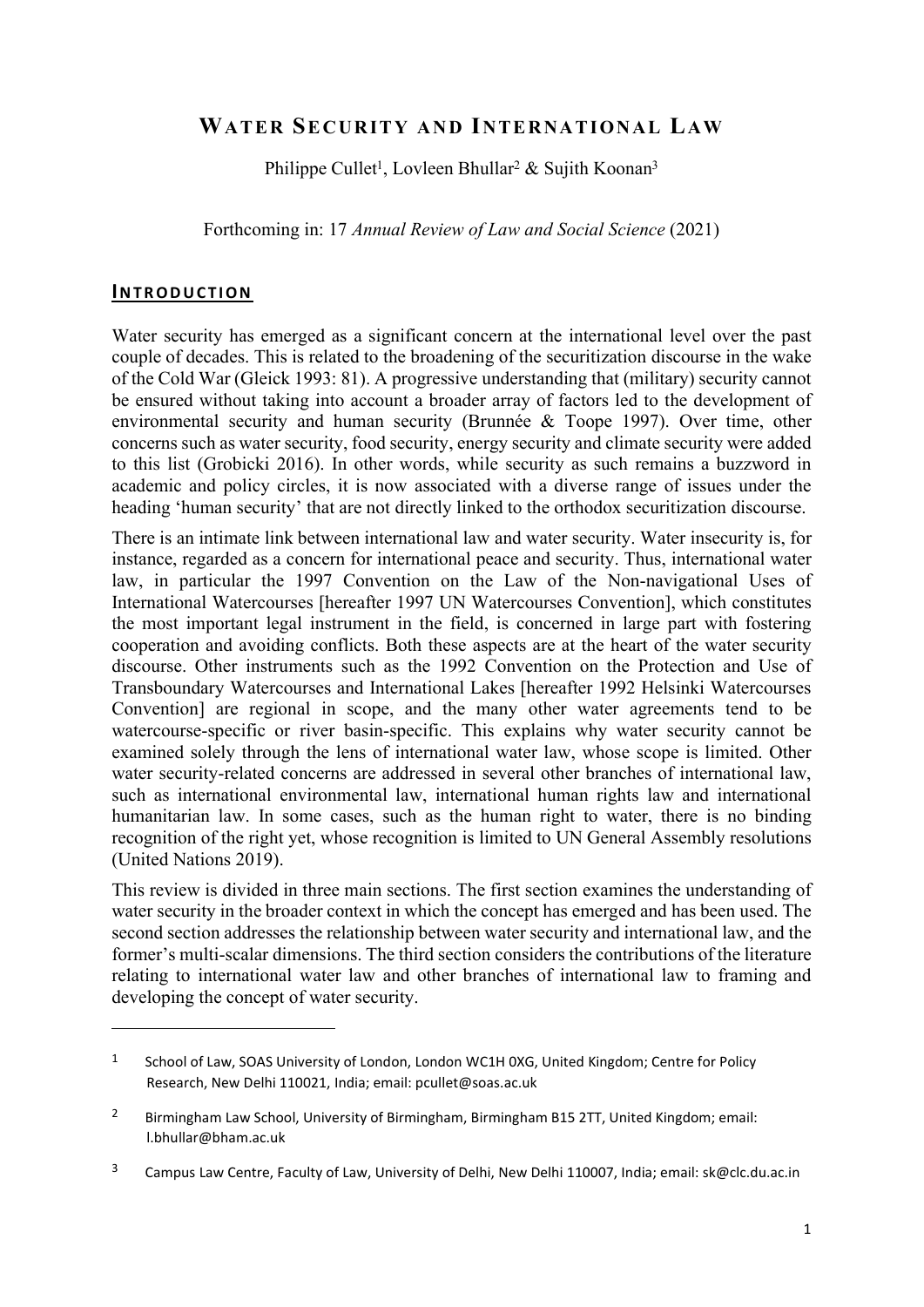## I. THE CONCEPT OF WATER SECURITY IN ITS GLOBAL CONTEXT

The securitization process elevates an issue to the top of the agenda owing to the perceived existential threat it poses and the consequent need for extraordinary and urgent measures to deal with the issue (Magsig 2011: 328). Securitization of any issue invariably induces interventions including legal interventions or at least a reconceptualization of the issue followed by renewed legal interventions. In the specific context of water, emergence of the security discourse led to a fresh look at international law in general and international water law in particular in terms of its potential and limitations in achieving water security goals. At the same time, the international law literature does not provide a clear analysis of the concept of water security and thus leaves scholars and policy makers to turn to other disciplines for conceptual clarity. This part of the paper looks at the emergence of the water security discourse and its conceptual boundaries as expounded in the academic literature.

#### A. SECURITIZATION OF WATER

Security as a subject matter of academic study was understood, for long, in a narrow sense of military security, which follows a state-centric approach. The concept had a limited focus on security of the political system from external military interventions. The near exclusive focus on military security eventually gave way to the expansion of the security discourse to include a range of nonmilitary, non-state centric, sector-focused security discourses such as water security, food security, energy security and climate security (Cook & Bakker 2012: 100).

According to Magsig, the 'deepening' and 'widening' of the security discourse 'led to the notions of collective and sustainable security, which try to pave the way towards a mutual understanding that security can no longer be regarded as a zero-sum game between states' (Magsig 2011: 329-30; see also Magsig 2020). In other words, expansion of the security discourse to 'human security' paved the way for conceptualization of security issues even at the level of individuals and communities (Allouche, Nicol & Mehta 2011: 156-7). Sultana & Loftus (2020: 6) also underline the development of the water security discourse from a state-centric focus to a 'human security framing (in which referent shifts from nation-state to the individual and community)' and 'ecological security in which the biosphere becomes the principal referent object to be secured'. Thus, expansion of the security discourse led to an important substantive change in the nature of the discourse, that is, the focus has been expanded to individuals, communities and the environment as away from the erstwhile state-centric military focus.

The justification for the securitization of water is based on the diminishing availability, deteriorating quality and uneven distribution of the resource in space and time and the consequent conflict between different users and uses at both the domestic and international levels. These concerns are likely to be further exacerbated with global environmental problems such as climate change and may pose considerable security problems at the global level (Eckstein 2009: 430). As a result, there is a call for giving special treatment to water as a key component of 'ultimate security' (Magsig 2011: 331). The notion of scarcity is indeed central and water security has been seen as a means of refining this blunt notion and conceptualizing the complex dynamics of water systems (Mahayni 2013: 37).

Water security does not seem to have clearly laid down conceptual boundaries. Different studies highlight different elements with varying degrees of emphasis and combinations depending upon the disciplines (e.g., law, development studies) and the scale of the study (local, regional and international):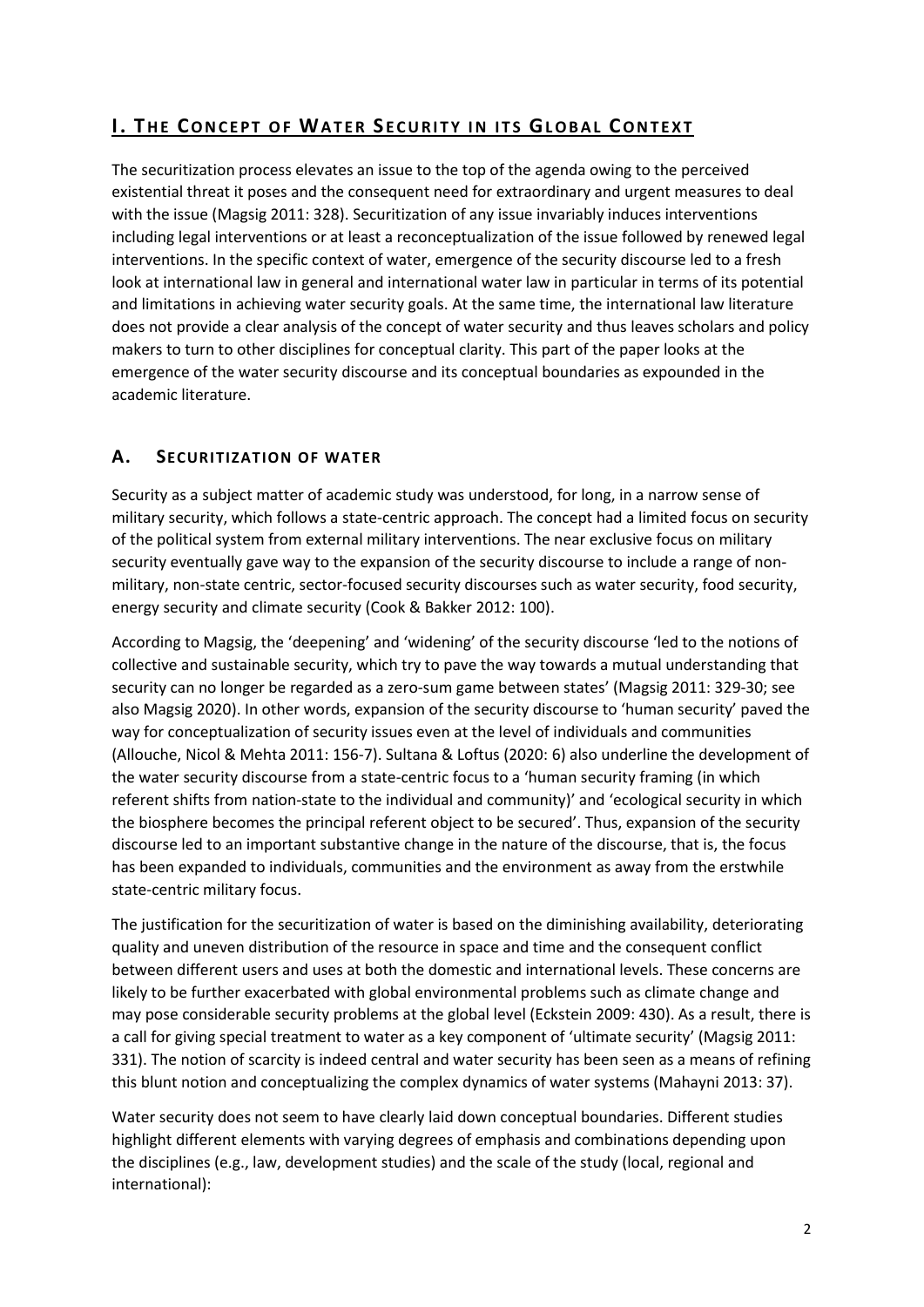First, from an individual's point of view, water security denotes meeting certain standards related to availability, affordability and quality. This aspect is more prominent at the local level. It emphasizes a human rights approach within states and underlines the right of all people to enjoy secure access to adequate supplies of drinking water (Wouters 2010: 5-6; Appelgren & Klohn 1997: 91). While the individual aspects of water security are important for social and economic development, they are equally important from the point of view of prevention and resolution of inter- and intra-sectoral water conflicts at the local level (Cullet, Bhullar & Koonan 2015).

Second, at the regional and international level, a major focus is on military-related threats, reflecting a more traditional security approach where water is conceived mainly as a potential source of conflict between states and therefore the focus is mainly on the limited goal of ensuring cooperation between different riparian countries (Wouters 2005: 168; Honkonen 2017: 5-6). Thus, river-basin agreements generally tend to focus on quantitative sharing of water and dispute settlement mechanisms (Iyer 1999; Zawahri 2008).

This dichotomy concerning the scope of water security at different levels may be seen as the underlying logic of international legal responses. The aspect of individual water security is part of international human rights law, and the collective security dimension is a key subject matter of regional and international water agreements (Honkonen 2017: 5).

Third, environmental aspects are highlighted often in tandem with the above-mentioned dimensions. For instance, Cook & Bakker (2012: 100) refer to an integrated definition of water security adopted at the Water World Forum 2000 that focuses on access and affordability of water as well as human needs and ecological health.

The range of definitions of 'water security' and their reviews by scholars help us identify four important elements with legal connotations (Wouters, Vinogradov & Magsig 2009: 106; Cook & Bakker 2012: 97; Honkonen 2017: 5-6). The first is availability, which focuses on controlled supply of quality and safe water. The second is access, which revolves around enforceable rights to water for a range of stakeholders. The third addresses conflicts where competing uses occur, for which a mechanism to avoid and/or address disputes is needed. While these three elements are humancentric in nature, a fourth element that captures the environmental dimensions of water security could be added to this understanding to bring eco-centric aspects to water security.

The focus of the water security discourse on goals such as securing access to water for individuals, inter-state cooperation to prevent international/regional water conflicts and achieving environmental sustainability is regarded as reductionist in terms of its nature and scope. It is suggested that water security should be redefined and viewed as 'securing water relations that recognize the wider relations through which water shapes people's lives and contributes to human flourishing and well-being' as opposed to 'securing water as a thing and end in itself (as H2O)' (Jepson, Wutich & Harris 2020: 85-6). The suggestion is based on the need to take into consideration the multiple dimensions and roles of water such as its social, economic and cultural values, rather than reducing water to a resource that is simply to be used or managed for various purposes.

#### B. INTEGRATIONIST AND UNIFYING APPROACHES

Water security discourses advance mainly two approaches based on the relative position of water security in comparison with other paradigms or goals. First, the integrationist method recognizes the close linkages or 'nexus' between water and other challenges related to food, environment and energy. This method arguably originated at the World Economic Forum 2008 and eventually became a central theme of the sustainable development discourse. It underlines the importance of adopting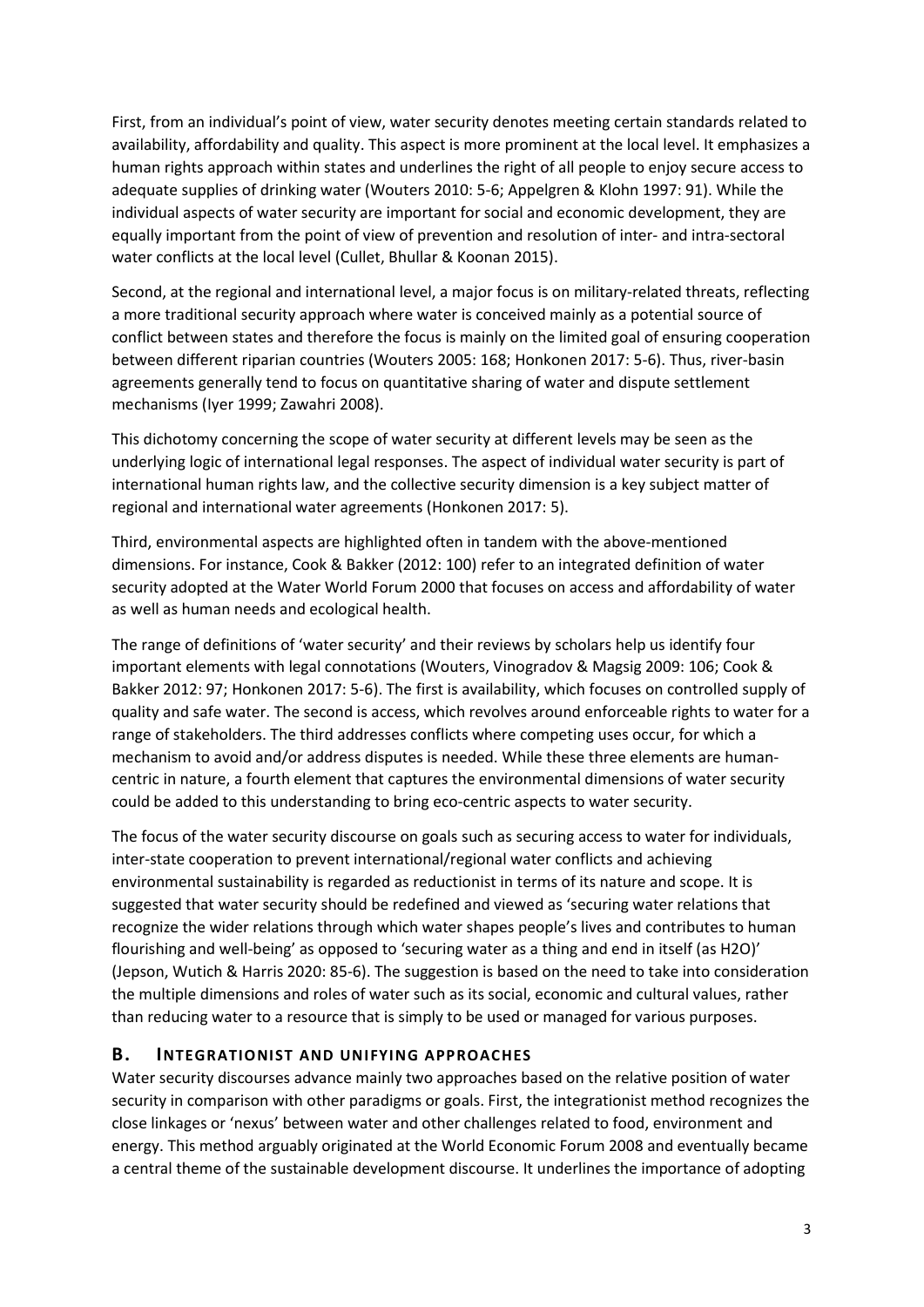integrated management of the different sectors concerned, in opposition to sectoral management (Allouche, Middleton & Gyawali 2019: 131; Weinthal, Vengosh & Neville 2018: 201).

These close inter-linkages led Wouters (2010: 3) to call 'water–food–energy' a security triad. This security triad emphasizes water as a significant input in the production of both energy and food (Keulertz et al. 2018: 168). Since over 90 per cent of the world's energy production is water intensive, it may compromise the availability of water. At the same time, the generation of energy may pollute water resources and thus reduce available water supply (Maduekwe & Young 2018: 283). In the case of the nexus between water and food, water is an important input to agriculture on one hand, and agriculture and related activities may cause water pollution on the other. The scenario gets further complicated with the use of treated or untreated wastewater for agriculture (Keulertz et al. 2018: 172).

Water security has also been projected as one of the paradigms to achieve the ultimate objective of integrated management of resources and the environment. This ultimate objective is framed in terms of certain principles (equity, efficiency and sustainability) and water security is projected as one of the means, together with other dominant paradigms such as Integrated Water Resource Management (IWRM) to achieve it (McDonnell 2008: 142; Cook & Bakker 2012: 100; Gerlak & Mukhtarov 2015).

The debate around the nexus is, thus, based on water security as an independent goal versus water security as an instrument for achieving the ultimate goal of food security or energy security. At the same time, it is problematic to view the nexus only from a cause-effect relationship because the nexus is also a political process characterized by the interplay of multiple actors and powers and the potential scope for a hegemonic narrative overpowering the discourse (Allouche, Middleton & Gyawali 2019: 3, 15).

The second method emphasizes inter-linkages but seeks to project a unifying dominant paradigm. The multi-dimensional linkages that water has with almost all other social, economic and political issues are used as a basis to project water security as the central focus for legal and/or legal interferences. Achieving water security is also projected as an effective way to address a range of social, economic and political crises that the world faces. Thus, Larson (2020: 1) proposes a unified social policy theory and argues that 'perhaps the first step in solving the wicked problems of terrorism, racism, climate change, global pandemics, mass immigration, and a host of other challenges is the same: We should reform our laws, policies, and priorities to achieve global water security'. He further argues that 'prioritizing solving one problem— water insecurity— may be the best place to start solving all our problems' (Larson 2020: 1).

The role that water security plays or can play in addressing a number of crises humanity faces today is also used to pitch it against another unifying paradigm in contemporary times, namely climate change. Larson (2017: 140-1) argues that 'climate change should be deemphasized and indeed replaced as a policy paradigm' by a new paradigm for natural resource law and policy centered on 'water security'. He identifies mainly two shortcomings of the existing paradigm based on climate change—it is incomplete and ineffective. The argument advanced is that laypersons do not understand climate change as a pressing problem or they are unable to comprehend it. It is also argued that this paradigm is inadequate because climate change is not the most pressing natural resource problem people face; instead, pressing problems that people face are related to food, water and energy (Larson 2017: 140-1).

In international water law, the nexus is discussed, for instance, in the context of the 1992 Helsinki Watercourses Convention. Here, the nexus approach is centered on procedural features including participatory processes, knowledge mobilization, sound scientific analysis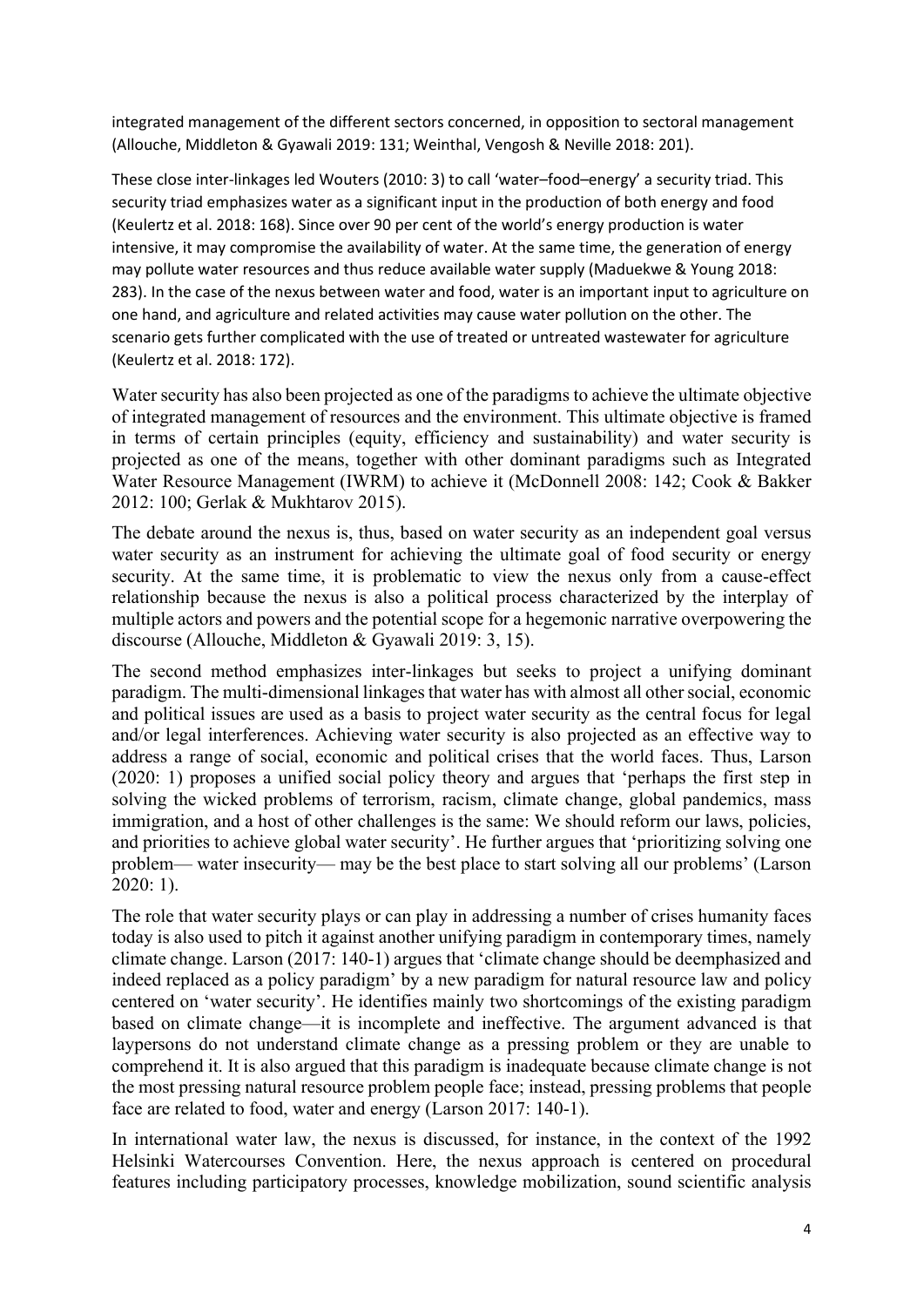and capacity building (Belinskij 2015: 5399). There is a need to go beyond this approach given that international water law does not include any restrictions yet, for instance, when different water needs must be reconciled (Belinskij 2015: 5411-2). More broadly, in a context where some elements of the nexus such as energy security and water security can conflict with each other, it is necessary for the literature to engage more directly with the interactions between international climate law, international water law, and international energy law (Boute 2016: 372, 376).

#### II. INTERNATIONAL LAW DIMENSIONS OF WATER SECURITY

There is a cause-and-effect relationship between water (in)security and international law. On one hand, water insecurity may lead to disputes among countries that are the subject of international law. On the other, international law is concerned with issues such as climate change and armed conflict, which may cause water insecurity. This section highlights the relationship between water security and international law including the former's multi-scalar dimensions.

#### A. RELATIONSHIP BETWEEN WATER SECURITY AND INTERNATIONAL LAW

There are different perspectives on the relationship between water security and international law. Explanations for the focus on water security at the international level are that water security challenges are most evident here (Magsig 2009: 61) and the legal response has been particularly pronounced at this level (Wouters, Vinogradov & Magsig 2009: 98). Magsig (2009: 61) links the scale of the water security challenge at the international level to the number of transboundary/shared watercourses covering a large proportion of the global land mass, as well as population, and also observes that international watercourses entail a complex element of geopolitical risk. According to Leb & Wouters (2013: 26), 'the achievement of water security revolves around resource management objectives and evokes a range of environmental, economic, and social equity considerations best addressed jointly among the nation-states sharing the resource'. The ambition of the legal response at the international level is questionable including the relative weight attached to the different objectives and considerations that underpin the achievement of water security. Further, water security challenges are also experienced at the individual, local and regional levels, and recent years have witnessed growing interest in examining legal responses at these different levels.

As discussed above, the widening and deepening of the traditional notion of (military) security led to the emergence of the concept of water security. Yet, terms such as 'conflict', 'tension' and 'threat' continue to serve as the starting point for discussions of water (in)security and legal responses. The global water crisis (Magsig 2011: 332) or water conflicts (Magsig 2009: 62) threaten 'international peace and security', one of the objectives of the United Nations. According to Wouters, Vinogradov & Magsig (2009: 119), 'one of the most important functions of international law is to prevent, manage, and resolve actual or potential conflicts peacefully through the use of available dispute settlement mechanisms and techniques'. Unsurprisingly then, the contribution of international law to ensuring water security is viewed primarily through the lens of prevention or settlement of disputes. International law scholars view the core elements introduced above, namely availability, access and conflict (Wouters, Vinogradov & Magsig 2009: 106) as core elements that could help, through the normative strength of international law, in maintaining 'international peace and security' (Magsig 2011: 333). Given the design and status of implementation of some of the key international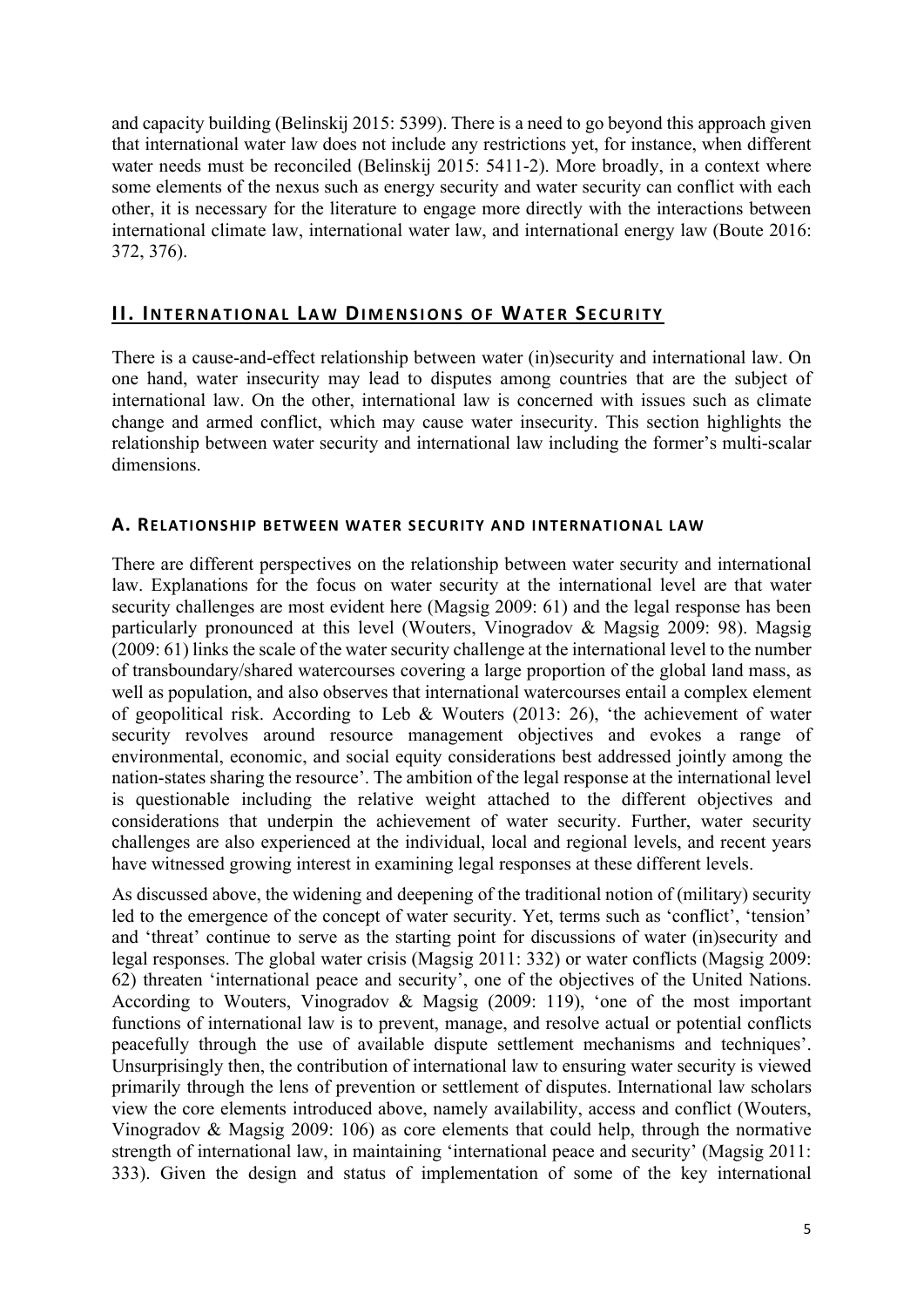instruments, most scholars do not consider issues surrounding the effectiveness of dispute resolution at the international level (but see Magsig 2020: 50). This state-of-affairs provides another reason for greater engagement with the multi-level dimensions of water security.

Another important focus of international law literature is to recognize the constraints of the traditional state-centric approach with its emphasis on state sovereignty. Magsig (2017: 389) notes that 'international environmental governance in general, and transboundary water management in particular, have long been dominated by the either/or debate on sovereignty versus the joint management of natural resources'. However, the literature does not suggest reformulation of the dominant traditional approach. Instead, the general obligation to cooperate in international law remains the frame of reference in the quest for suitable concepts although it is articulated in different ways. Magsig (2020: 52) emphasizes the concept of cooperative sovereignty, which views sovereignty as interdependence rather than independence. The concept of hydrosolidarity is viewed as 'less sovereignty-invasive' as it is 'founded on the ideas of collective action, interdependence, and a community-of-interests approach' (Wouters, Vinogradov & Magsig 2009: 127-128; see also Honkonen 2017).

The inclusion of water security debates in international law requires a non-traditional approach mainly because several of the most important developments have taken place in forums that are not led exclusively by states, as has been the case in all United Nations-led initiatives. There was no specific institution within the United Nations leading on water by the early 1990s. The emerging discourse on water security thus found its feet in some of the new mixed governance bodies that have emerged over the past three decades and have been particularly influential in the water sector. This is, for instance, the case of the World Water Council that organizes the World Water Forum. The World Water Council is in legal terms an association under French law but it draws its membership from a variety of non-state and state-led institutions that are influential in the water sector. The World Water Forum is not an international conference in the traditional sense but it includes a ministerial segment that usually adopts a final ministerial declaration that has had immense influence on the development of water policy over the past couple of decades. It is thus not surprising to find that the literature refers to the definition of water security developed in that context as an authoritative definition (World Water Forum 2000).

The resulting legal framework concerning water security at the international level is consequently of mixed nature. It includes a few treaties that concern water directly such as the 1997 UN Watercourses Convention or indirectly such as the 1971 Convention on Wetlands of International Importance Especially as Waterfowl Habitat. It also includes various non-binding instruments, such as the ministerial declaration of the World Water Forum 2000 that focused on water security.

The link between international law and water security is obvious. However, the 'absence of international law in much of the water security debate' has been identified as a factor limiting the 'potential penetrating power of the concept' (Magsig 2020: 45). There exists a perception in the literature that inclusion of international law dimensions in water security debates will legitimize or strengthen the water security discourse. At the same time, there are a few instances where international legal instruments have explicitly used the concept of water security. The Nile Basin Initiative, which introduced the 'non-legal concept of 'water security' that would, practically, mean anything a riparian country wanted it to mean' is seen both as an ingenious solution to the specific problems facing the negotiating states and as the source of potential further disputes (Mekonnen 2010: 430). While there appears to be a strong case for the inclusion of international law dimensions in water security debates, there is no clarity on how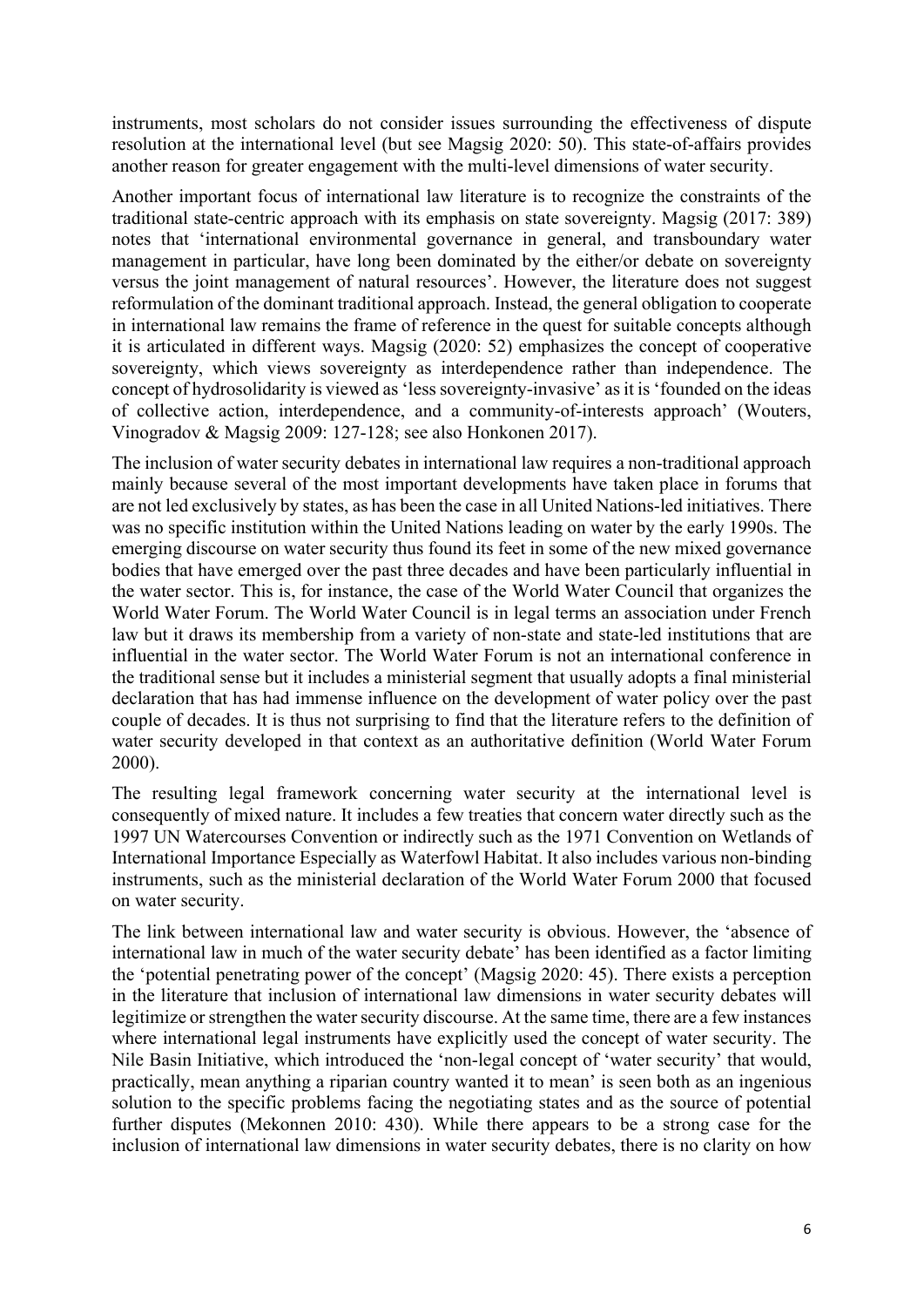that relationship is to be operationalized in international agreements. At a broad level, this is related to the potential of international law to contribute to water security goals.

#### B. INTERNATIONAL LAW AND MULTI-SCALAR DIMENSIONS OF WATER SECURITY

Unsurprisingly, international law scholars focus first and foremost on the international dimensions of water security. At the same time, they recognize the multi-scalar dimensions or the individual, local, national and regional levels of water security (Wouters, Vinogradov & Magsig 2009: 97-8; Magsig 2009: 61; see also Appelgren & Klohn 1997: 91). Lê Phan and Winkler (2016: 295) focus on individual water security, which forms part of water security at the country level but even they acknowledge that water security can be analyzed with regard to multiple levels.

This confirms that it is impossible to ignore the multi-scalar dimensions of water security as water (in)security leads to tensions or conflicts over the control of or access to water resources at different levels and threatens global/international security (Magsig 2009: 61, 62). Armed conflict or interventions may also be used as a bargaining tactics for water security (Daoudy 2008: 91). Expressed differently, '[t]ackling global water security is a highly complex challenge with multilevel and polycentric forces that need to be taken into account' (Magsig 2009: 61). Magsig (2009: 67) shows how the multi-scalar dimensions of water security are reflected in its framing as a collective security issue (see also Magsig 2020: 51). He refers to Scholtz (2009: 162) and notes:

Unsustainable management of freshwater resource is not only a direct threat to the state itself but also to other states – even outside the basin, due to the interconnectedness of the globalized world and the role water plays in linking the various emerging crises. No longer can water be seen as a national security issue, since the most fundamental common value is under threat – the survival of humankind (Magsig 2009: 67).

Further, while water management is a local issue – with policies being implemented at the local, sub-basin or catchment level – several aspects, like the 'right to water' or principles of non-navigational use of international watercourses, are debated in the global arena. This clearly points to the dynamics between the different scales, and the necessity of international water law to act as an interface between those layers (Rieu-Clarke 2010).

The multi-scalar dimensions of water security are also reflected in the relationship between international law and domestic law relating to water security. In this context, Magsig (2009: 67) observes that the 'effectiveness of certain international rules and obligations heavily depend on supporting domestic norms (and vice versa)'. Overall, water security is a multiscalar issue that requires responses at different scales with adequate consideration of their interconnectedness. The challenge for international law scholarship is how to move beyond recognition to active consideration of the multi-scalar dimensions of water security.

#### **III. SECTORAL DIMENSIONS**

The concept of water security is addressed mostly in the literature on international water law. This would be the most logical approach if international water law was comprehensive and it addressed the various dimensions of water security. However, this is not the case. As a result, an understanding of water security from an international law perspective also requires an examination of the concept and debates centered around the concept in other branches of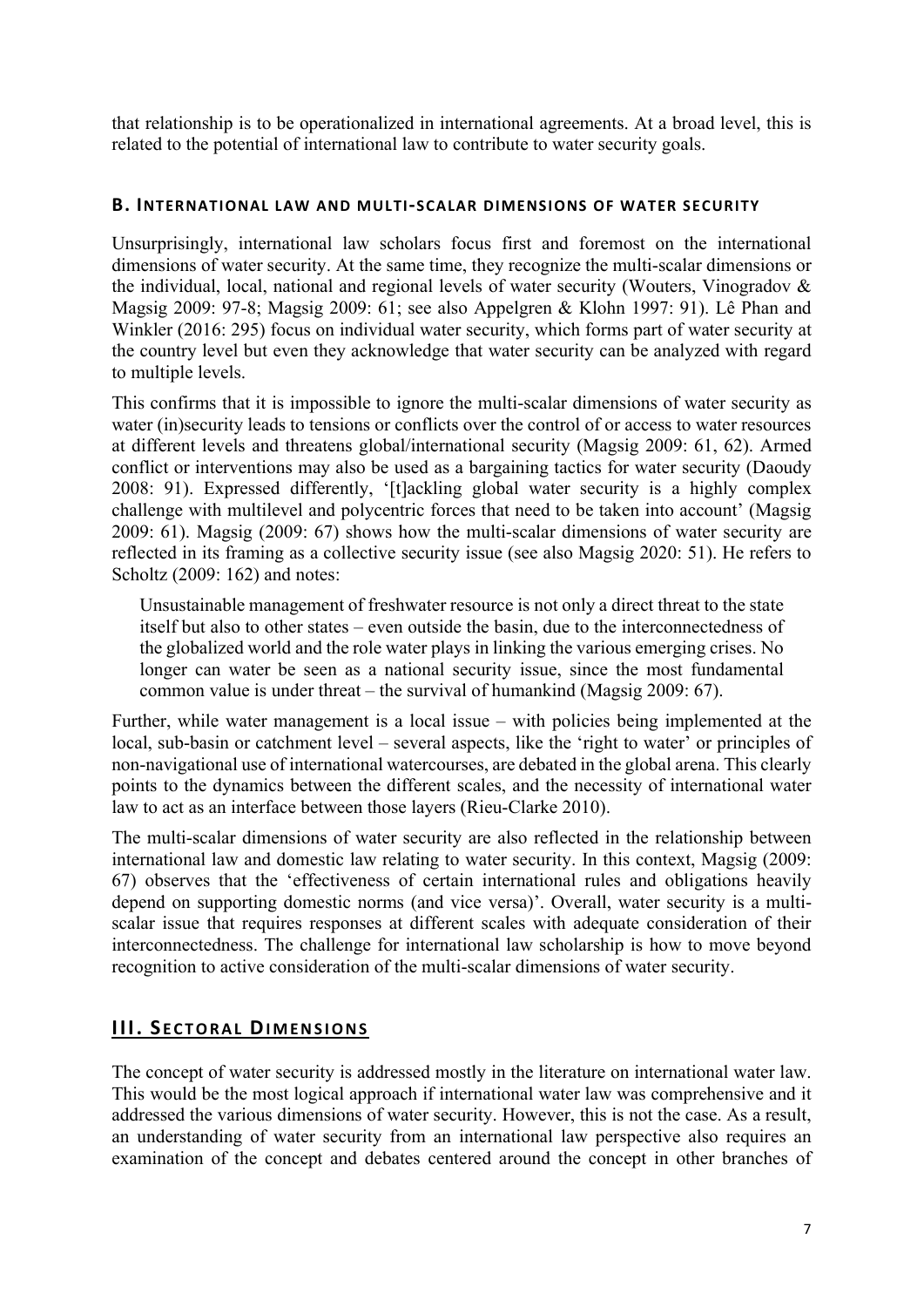international law with a significant focus on water, such as international environmental law and international human rights law.

#### A. INTERNATIONAL WATER LAW

Water security has been considered through the prism of international water law, whose core content revolves around regulating the behavior of states concerning transboundary watercourses. This is often examined through the lens of availability, access, and conflict. Magsig (2015: 200) goes as far as saying that '[t]he availability of, and access to, freshwater resources is one of the most challenging global security concerns of the twenty-first century'. The water security discourse can prove very useful in understanding the issues arising between states sharing a watercourse in a context where transboundary watercourses are often crucial for the realization of the right to water of riparian communities, for livelihoods and industrial activities. Achieving water security at the national level is thus often related to the management of transboundary rivers on an equitable basis that satisfies all the upstream and downstream riparian states.

As such, water security is a relatively recent concept, but it was latent in the evolution of international water law. The key principles of international water law reflect and promote security thinking, although they are not referred to explicitly as principles of water security (Kuokkanen 2017: 2). In this sense, international water law can contribute to water security in helping 'build trust among users and thus strengthen management institutions' (Tarlock 2008: 728). More specifically, international water law is seen as a useful tool in promoting water security since it defines legal rights and obligations regarding water use, provides tools for ensuring the continuous integrity of the regime including dispute prevention and settlement, and allows for modification of the existing regime in order to be able to accommodate change (Magsig 2015: 32; Wouters 2010: 12). One of the specific perceived contributions of international law to water security is a better outcome of negotiated watercourse-related dispute settlement (Grey & Garrick 2013: 37). These dimensions have been addressed in case law spanning several decades. This includes diverse interventions, such as the concept of 'community of interest' put forward nearly a century ago (Permanent Court of International Justice 1929) and the much more recent strengthening of the framework concerning the need to conduct an environmental impact assessment in the context of water infrastructure (International Court of Justice 2010).

International water law literature also engages directly with the principle of equitable and reasonable use, which is the main principle of water allocation in international law. It is quite general and requires upstream and downstream states to compromise on their absolute claims to control over the part of the watercourse falling under their territory. This is best secured in states with sound governments and governance. Yet, even though many developed countries have stable governments in place and work towards sound governance, they still face ongoing challenges in meeting their water security imperatives. In this context, Wouters (2005: 176) argues that the rules of international water law, including in particular the 1997 UN Watercourses Convention, provide a solid foundation upon which to develop cooperative arrangements to meet the goal of water security. The core principle of equitable and reasonable use speaks more broadly to an understanding that equity, reasonableness, fairness, and sustainability are enshrined in the key principles of international water law (Wouters, Vinogradov & Magsig 2009: 98).

The importance of international water law in contributing to water security is further argued on the basis of its normative strength. The idea of community is, for instance, reflected in the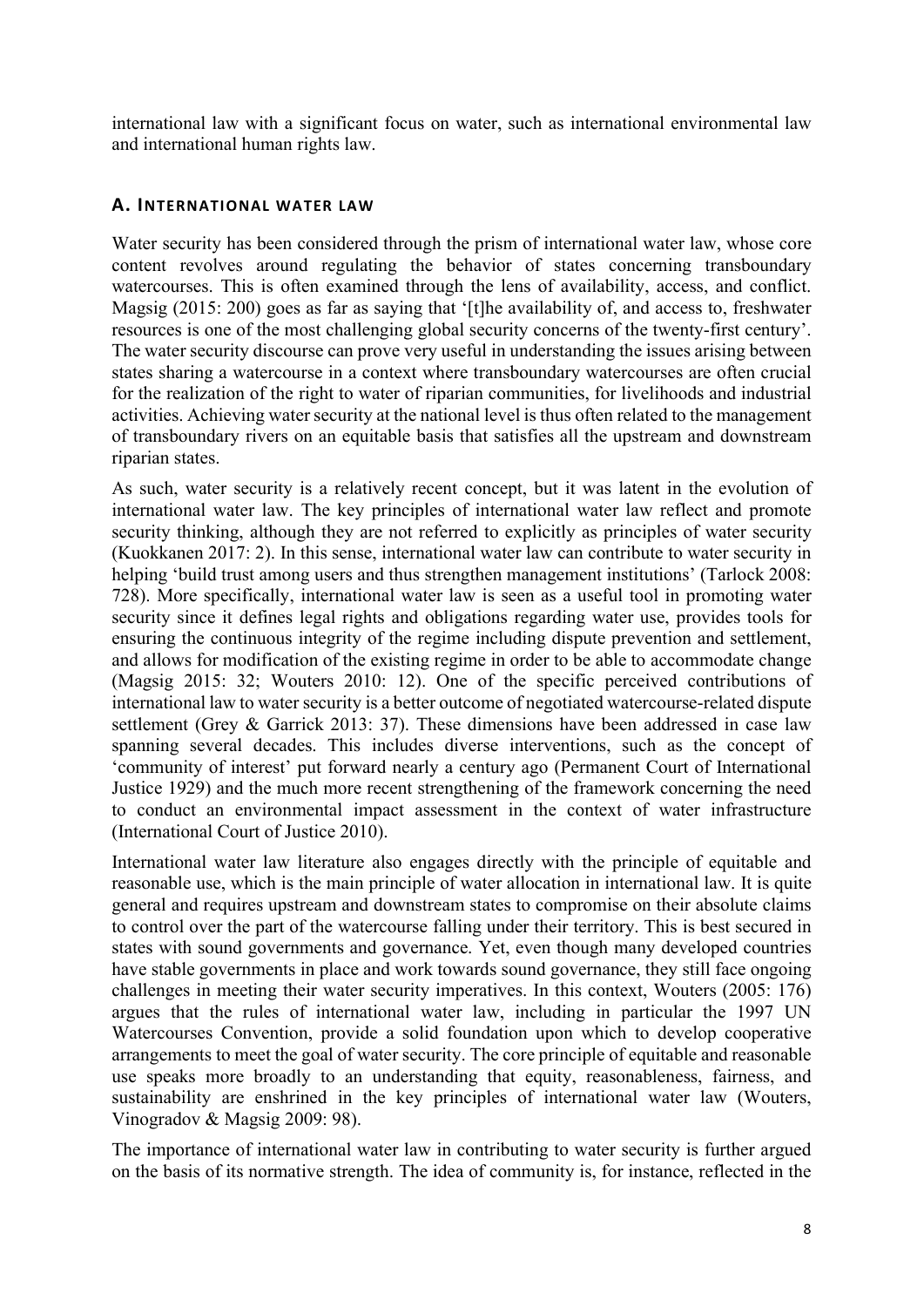idea of 'normative security' advanced by Ziganshina (2014: 216-7). Here, riparian countries engage in cooperation because they believe in the principle of cooperation as deriving from international law. The basis of cooperation is not necessarily common interests, such as the fact that riparian countries share a common river or an aquifer. Rather this notion of normative community implies 'a sense of connection arising from transparent, discursive and integrative interactions between different actors within and across countries through and about the law' (Ziganshina 2014: 216-7). She underlines that the idea of cooperation on the basis of common interest is 'unsafe' because 'interests are ever-changing' (Ziganshina 2014: 216). In other words, the idea of 'normative community' highlights the potential of international (water) law in facilitating the formation of a 'community' on the basis of the normative strength of international law rather than any other material common interests.

The centrality of the principle of equitable and reasonable use in international water law has also proved to be a constraining factor in broadening debates around water because it has allowed state sovereignty to retain its central position (Magsig 2009: 68; Magsig 2015: 64). This can be explained in part by the fact that water has for long been regarded as a national security issue, leading to an overemphasis on self-interest (Magsig 2015: 45). Such reliance on sovereignty is not unusual in public international law but it is particularly unwelcome in the context of watercourses where states cannot effectively control water flows. It is thus surprising that despite the need to increase the flexibility of water agreements in order to cope with water stress, riparian states find it difficult to do so (Magsig 2011: 339). In a context where states are often reluctant to implement rules that limit their sovereignty, many international water treaties are negotiated with good intentions but are ineffective in reality (Magsig 2011: 340).

This emphasis on sovereignty has constrained the way in which water security is conceived. In fact, to-date, there is no consensus around characterizing water as a shared natural resource (United Nations Environment Programme 1978). International water law does not address interdependencies beyond the geographic boundaries of basins (Leb & Wouters 2013: 32). In other words, the global environment dimensions of water security are not integrated, even though '[s]overeignty is no longer capable of providing the primary foundation for freshwater' law (Grey & Garrick 2013: 44).

Existing literature recognizes that the main shortcoming of the current legal regime is 'shortsighted state-centrism' (Magsig 2015: 7). Yet what is considered to address the problem remains centered around notions that are closely related to sovereignty. This is in particular the case of the principle of common concern of humankind, reflected in the preambular language of several environmental treaties, such as the 1992 Convention on Biological Diversity but not in international water law. Common concern does not provide for the internationalization of resources but reflects at most a duty to cooperate concerning resources whose protection and use have transboundary dimensions. It is in view of the shortcomings of sovereignty that the need to consider water security as a matter of 'regional common concern' is proposed (Magsig 2009: 68; Magsig 2011: 320; Magsig 2020). Regional common concern emphasizes a general obligation to cooperate and is seen as a basis for overcoming the state-centrism of international law. At the same time, even this limited step is seen as potentially beyond what is acceptable to some states and therefore requiring a great deal of convincing, including an examination of the evolving nature of collective security and the role of international water law (Magsig 2011: 343; Magsig 2015: 139).

In a context where 'common concern' is seen as controversial, it is unsurprising that more cooperative notions are found to be impractical. The notion of 'common area' focuses on the equitable sharing of benefits from the exploitation of resources beyond the limits of national jurisdiction. However, it is driven by states' appetite for natural resources rather than the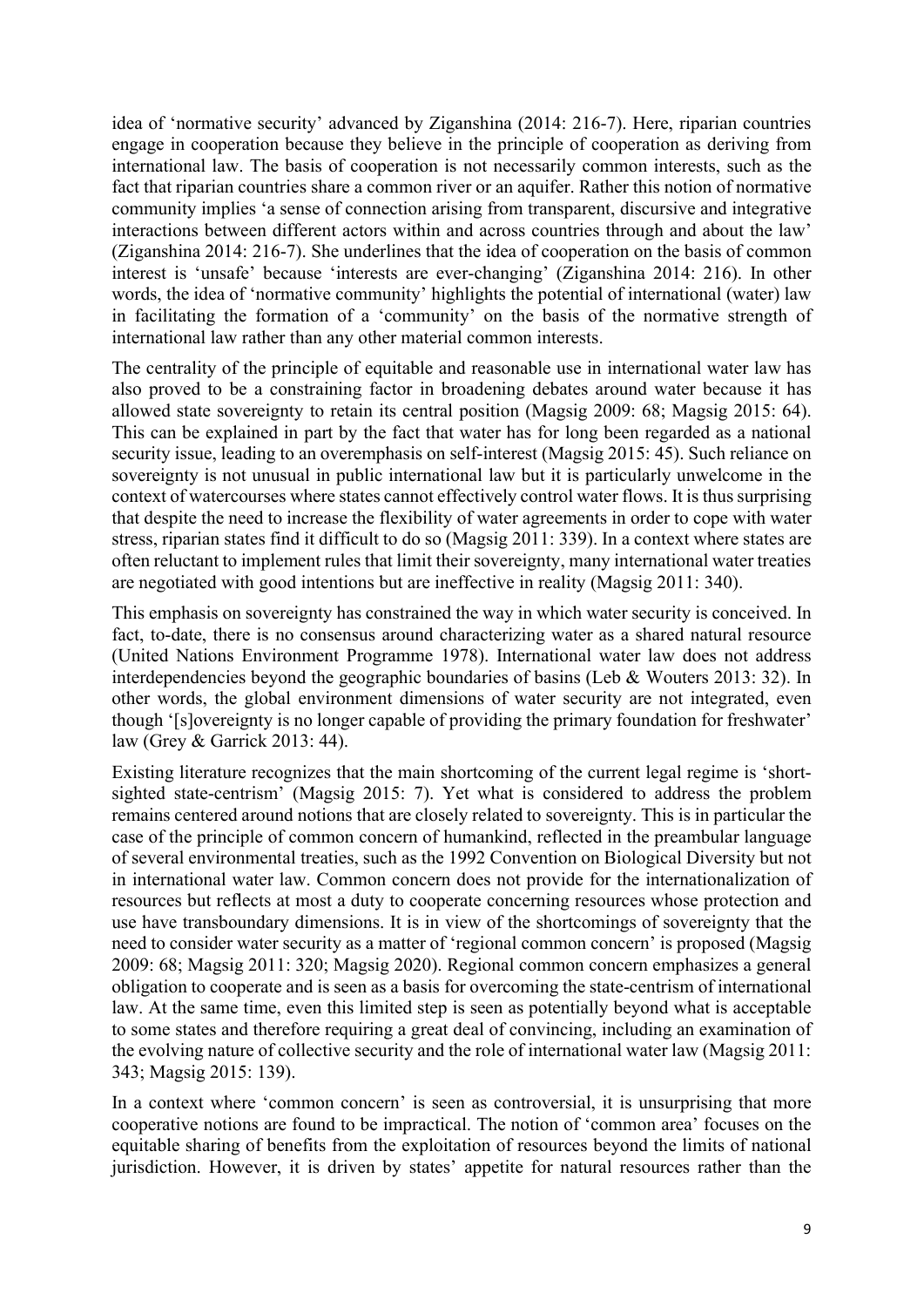general interest of the international community in their protection (Magsig 2011: 340-1; Magsig 2015: 129). The notion of common heritage goes much further in terms of providing a regime of joint management for common resources. It has been applied to some natural resources beyond state sovereignty such as deep seabed minerals. There has been resistance to considering water as a common heritage of humankind, but this is slowly changing (Kpenou 2018). This is confirmed where interdependencies and the concept of 'one blue planet' are seen as calling for considering water security at the global scale and 'challenges the principle of sovereignty as the primary basis for achieving and sustaining water security' (Grey & Garrick 2013: 45).

This is not to say that international law scholarship does not recognize interdependence of states in matters of transboundary water cooperation. In fact, it has been suggested that the duty to cooperate in the peaceful management of shared transboundary water resources may become an obligation erga omnes (Wouters, Vinogradov & Magsig 2009: 132; Magsig 2011: 342). This obligation is owed to the international community as a whole. The progressive shift is thus in terms of the notion of sovereignty itself rather than towards new concepts. The underlying idea is to avoid seeing sovereignty as a stumbling block but rather to understand the duty to cooperate as a key element of sovereignty leading to the recognition of the concept of cooperative sovereignty. In this way, 'international law needs to pave the way for moving from an understanding of sovereignty as independence to one of sovereignty as interdependence' (Magsig 2020: 52).

The concept of hydro-solidarity underlies this understanding of water security. It seeks to shift the 'focus from competing national interests to common benefits' (Magsig 2015: 67). The main elements of this concept include motivating stakeholders and decision-makers to use broad information; designing organizational structures for finding compromises; making public participation socially acceptable; addressing social implications of resource use; and redressing the use of resources that damages the interest of other uses (Magsig 2015: 69). In terms of transboundary water, hydro-solidarity revolves around the idea of a cooperative community of users for 'managing shared international waters, based upon the river basin as the desired unit of management' (Wouters & Ziganshina 2011: 199).

Overall, most of the international law literature on water security focuses on water in terms of international watercourses. It acknowledges the fact that water cannot be governed in isolation from the local to the international level (Magsig 2015: 3) but effectively fails to address water in its global dimensions, including issues related to climate change affecting, for instance, rainfall patterns around the world. Similarly, through its focus on rivers, the literature places overwhelming emphasis on surface water and consequently largely ignores groundwater. This is notwithstanding the fact that groundwater is an increasingly crucial dimension of water security in many countries (Albrecht et al. 2017) and is reflected in a first attempt by the International Law Commission (2008) to codify the law of transboundary aquifers. This confirms the increasing importance of groundwater but at the same time confirms the unwillingness of states to develop new bases for cooperation since the Draft Articles prepared by the International Law Commission offer states unqualified sovereignty over the portion of transboundary aquifers located within their territory (International Law Commission 2008: art. 3). On the whole, the literature remains centered on an understanding of water security that is embodied in sovereignty and not only fails to understand water as a commons from the local to the global level but also specifically rejects the relevance of principles already developed to address natural resources that are shared at the global level. This reflects a traditional understanding of international law and it is therefore not surprising that water security is often seen through the lens of dispute settlement, which contributes to the idea that international law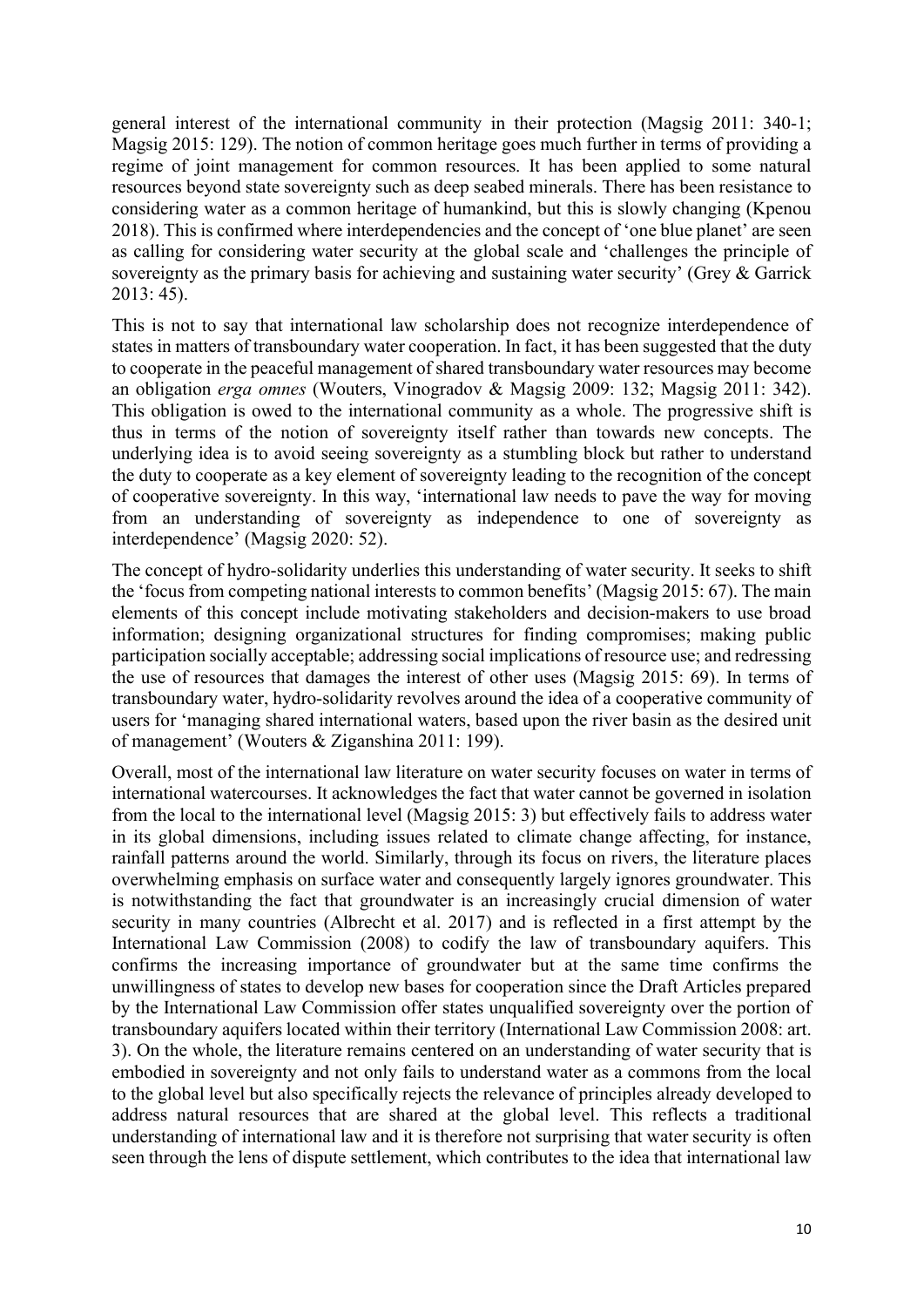can contribute to 'peace and security' through prevention and settlement of international disputes.

#### B. OTHER BRANCHES OF INTERNATIONAL LAW

The limited scope of international water law means that it does not engage effectively, for instance, with either protection aspects or concerns related to access to water. This has led to a broadening range of interventions that look at water security through developments in other areas of international law. This is in particular the case of international environmental law, international human rights law and international humanitarian law.

International environmental law is relevant for water security since its scope has included water from the outset, as reflected in Principle 2 of the Stockholm Declaration of the 1972 United Nations Conference on the Human Environment. This offers a broader approach than international water law for discussing water security as having arisen in the context of debates on environmental security (Magsig 2015: 18; see also Hulme 2009). Even if water management is not the primary objective of multilateral environmental agreements (MEAs), they are conceived around objectives that seek to integrate protection and use of environmental resources. This is what Leb & Wouters (2013: 32) point towards when they assert that MEAs 'promote the maintenance and enhancement of ecosystem services that enhance water availability and quality for people and the environment'. International environmental law also adds content to the understanding of water security because it includes principles that go beyond the principles of international water law, which are predominantly focused on the use of water rather than its protection (Lê Phan & Winkler 2016: 308). This is, for instance, the case of the precautionary principle that has become a central principle of international environmental law but is only reflected in international water law in some instruments such as the 1992 Helsinki Watercourses Convention.

In recent years, the link between the environment and water is made in large part through climate change, in keeping with the increasing focus of the environmental law literature on climate change. Climate change acts as one of the drivers of water insecurity (Honkonen 2017: 2). In this context, the literature emphasizes, for instance, the role that climate change law plays in preventing and adapting to natural disasters and achieving sustainable water security globally (Lê Phan & Winkler 2016: 304). From a water security perspective, disruptions caused by climate change necessitate a certain degree of institutional and normative flexibility in freshwater governance, which 'would entail instruments and institutions that can adapt to changes and manage the level of uncertainty associated with the impacts of climate change' (Honkonen 2017: 9). In fact, some authors go as far as viewing water security as an answer to the limitations of the current environmental law paradigm. Larson (2020: 22) thus argues that water security can provide the basis for reorienting 'all of natural resource and environmental law and policy around achieving an acceptable quantity and quality of water with acceptable costs and risks'.

In the case of international human rights law, the link with water security has been made in the context of debates concerning the human right to water, for instance, in the case of the link between access to water, the right to water and individual water security (Wouters 2005: 175; Wouters, Vinogradov & Magsig 2009: 115). This provides a way to frame (water) security concerns in terms of individual needs and entitlements rather than the aggregate perspective that is the hallmark of international water law literature. The discourse has progressively moved up to the point where Jepson, Wutich & Harris (2020: 89) assert that 'a right to water needs to be redefined as «a right to water security»'. This proposed equivalence between the human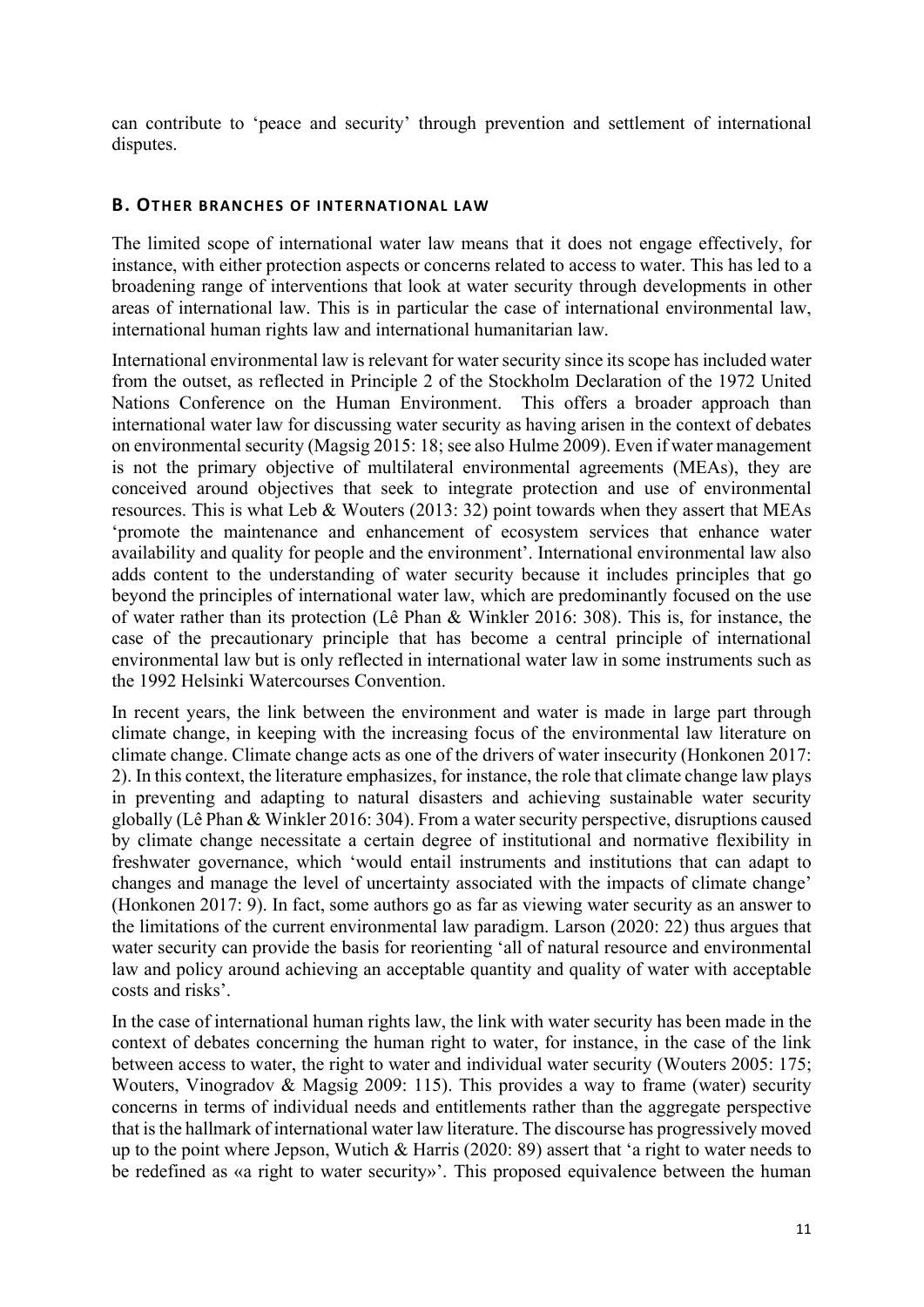right to water and water security confirms that the latter needs to be conceived in terms of its multiple layers, from the local to the global level, and from the individual to the level of the international community.

Water security is also addressed in the literature on international humanitarian law. The link is evident to the extent that international humanitarian law is at the crossroads between the traditional understanding of security and human security, from which discourses on environmental and water security have evolved. In fact, environmental security studies 'have underlined the role of water as the potential trigger for armed struggles' (Tignino 2010: 650). This is confirmed by the fact that water is both a source and target of armed conflict (Gleick 1993: 83; Gleick 2019: 2). At the same time, empirical studies suggest that 'states tend to cooperate rather than fight over shared water resources' (Koubi et al. 2013: 228). If water has not been the sole cause of armed conflicts in modern history, it has been used often as a military target or tool and conflicts over water use are numerous (Wouters 2010: 6). This is, for instance, the case when water supply infrastructure was targeted in the 1991 Persian Gulf War both in Kuwait and Iraq.

The broader lesson we learn from this review is that different branches of international law govern water security. This is confirmed by Lê Phan & Winkler (2016: 295) who point out that individual water security in disaster settings is 'governed by a complex interplay of different branches of international law', including international humanitarian law, international criminal law, international environmental law, international water law, international refugee law, and international human rights law. Overall, the non-water law literature sheds some new light on the understanding of water security in international law. It also confirms that international water law literature has been largely framed in a relatively narrow context that does not reflect all the relevant variables.

It is probably unsurprising that international law scholars focus on understanding water security primarily in terms of how binding international law can ensure its realization. This implies that the focus remains largely on inter-state relations, even if non-state actors have become increasingly significant in the field over time. Scholarship is thus focused largely on examining the changes that have taken place in international law since the end of the Second World War and led to the development of a law of cooperation, while focusing on the central mission of ensuring peace and security. Scholarship recognizes that the concept of water security can be operationalized at different scales, but the focus of international water law scholars remains on the whole on transboundary watercourses and largely ignores the global dimensions of water. Other branches of international law such as environmental law take a broader view of the need for cooperation on issues of global concerns but even in this case, the starting point remains individual sovereign interests, as clearly reflected in the framing of commitments under the 2015 Paris Agreement around 'nationally determined contributions'.

#### **IV. CONCLUSION**

Water security is recognized as an important concern in the international law literature. Debates have evolved through the broadening of the securitization discourse to encompass human security in the aftermath of the Cold War. International law scholarship on water security is based on an understanding of security as human security but it remains centered mostly on traditional notions of international law. Somewhat surprisingly given the attention paid to 'water wars' in popular media, there is relatively little emphasis on (military) security or on the concept of environmental security ('green wars'), which emerged in the 1990s to refer to the links between violent conflict and environmental degradation. One exception is the Middle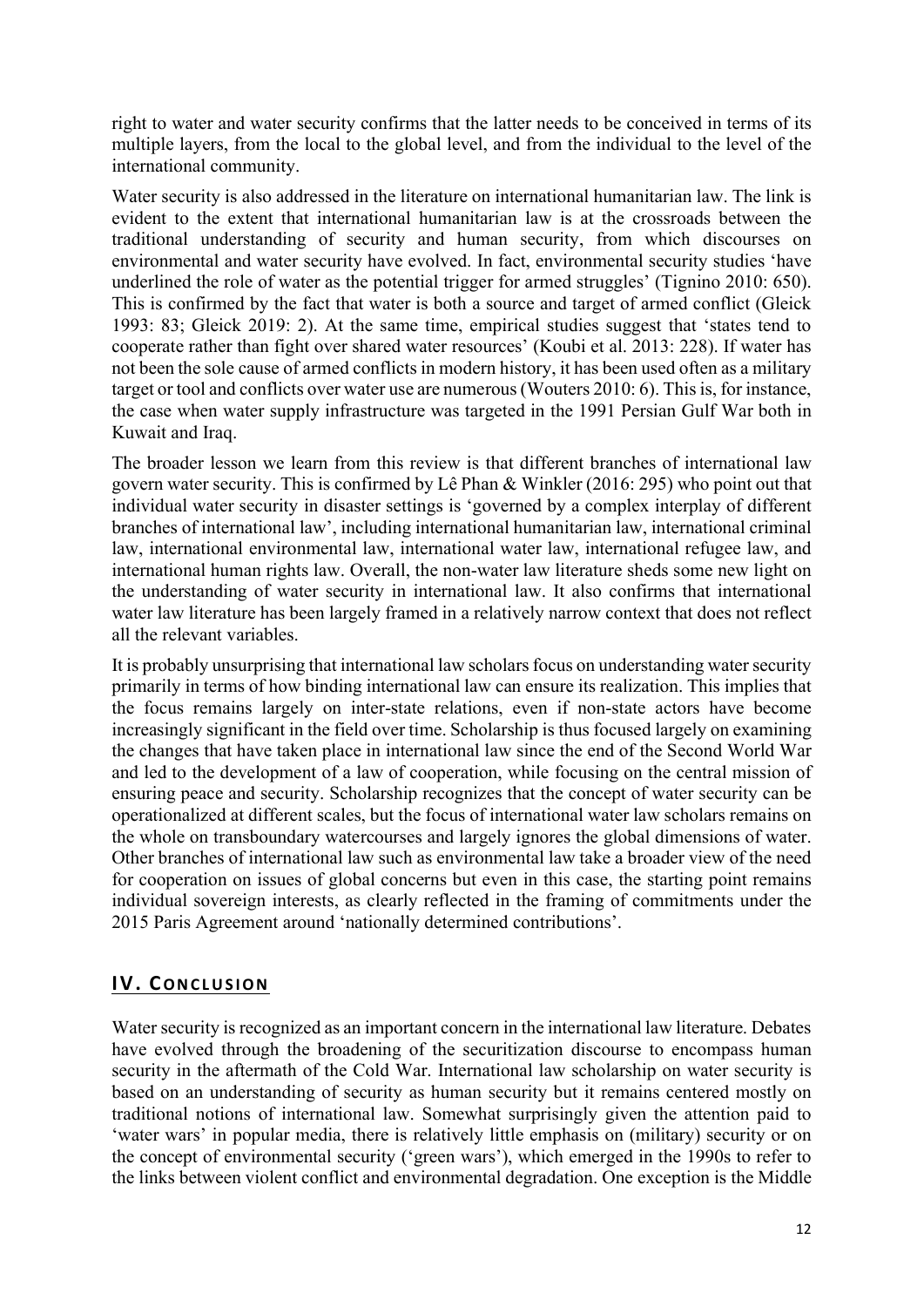East and North Africa, where early uses of the term water security explicitly focused on geopolitical security concerns (Cook & Bakker 2012: 97-98). This is exemplified by international law's focus on dispute prevention and settlement and principles such as equitable and reasonable utilization.

At the same time, international law scholarship recognizes the broader dimensions of water security and the need to think beyond traditional approaches based on state centrism. Literature seeks to identify ways in which international law can transcend the barriers posed by sovereignty. In particular, it focuses on the notion of solidarity and principles aimed at fostering cooperation such as common concern of humankind, cooperative sovereignty and hydrosolidarity. However, the literature has not made any major contribution to this rethinking, which was already necessary at the turn of the century and has become urgent today in view of the water security crises linked to climate change and more broadly global environmental change. The scope for further research is immense since existing literature has only barely engaged with the challenges confronting states and non-state actors (to use the traditional international law distinction) as a result of changing weather patterns that affect rainfall and therefore freshwater availability.

Current literature is limited with regard to the overall framing of the concept of water security as well as specific issues. For instance, there is little engagement with groundwater, which is increasingly the primary source of water in many countries, or with ice (mountain and polar), rainfall and atmospheric water. Another common feature of this literature is an assumption about the normative value of water security. Overall, this analysis seems reductionist, and it fails to comprehensively engage with a number of other issues related to water security.

The relatively limited body of international law literature on water security adopts a traditional outlook on international water law that has remained focused for centuries on transboundary watercourses. This approach has hindered cross-fertilization among relevant branches of international law that integrate water. Such cross-fertilization is crucial because water security can be neither examined solely through the lens of watercourses nor considered separately from all the other directly connected areas. These areas include environmental law and human rights law, where some linkages have been made but without effective integration of the different fields.

The framing of water security in international law, which is centered on watercourses, is a helpful starting point but further development is imperative to broaden the field of water security. Recent decades have seen the rise of a number of new challenges, such as climate change, which has extended the scope of water regulation to the global level (global water cycle) and led to recognition of the transboundary dimensions of local water issues, such as the provision of sufficient safe domestic water, now covered under the human right to water. While international law scholarship has addressed some issues such as the human right to water, the broader water challenges linked to global environmental change remain largely outside the purview of the literature. Yet, this is where the most significant water security challenges of the future lie.

#### Keywords

Energy, environment, food, international law, rights, security, water

#### References

Albrecht, TR et al. 2017. Governing a shared hidden resource: a review of governance mechanisms for transboundary groundwater security. Water Security 2:43-56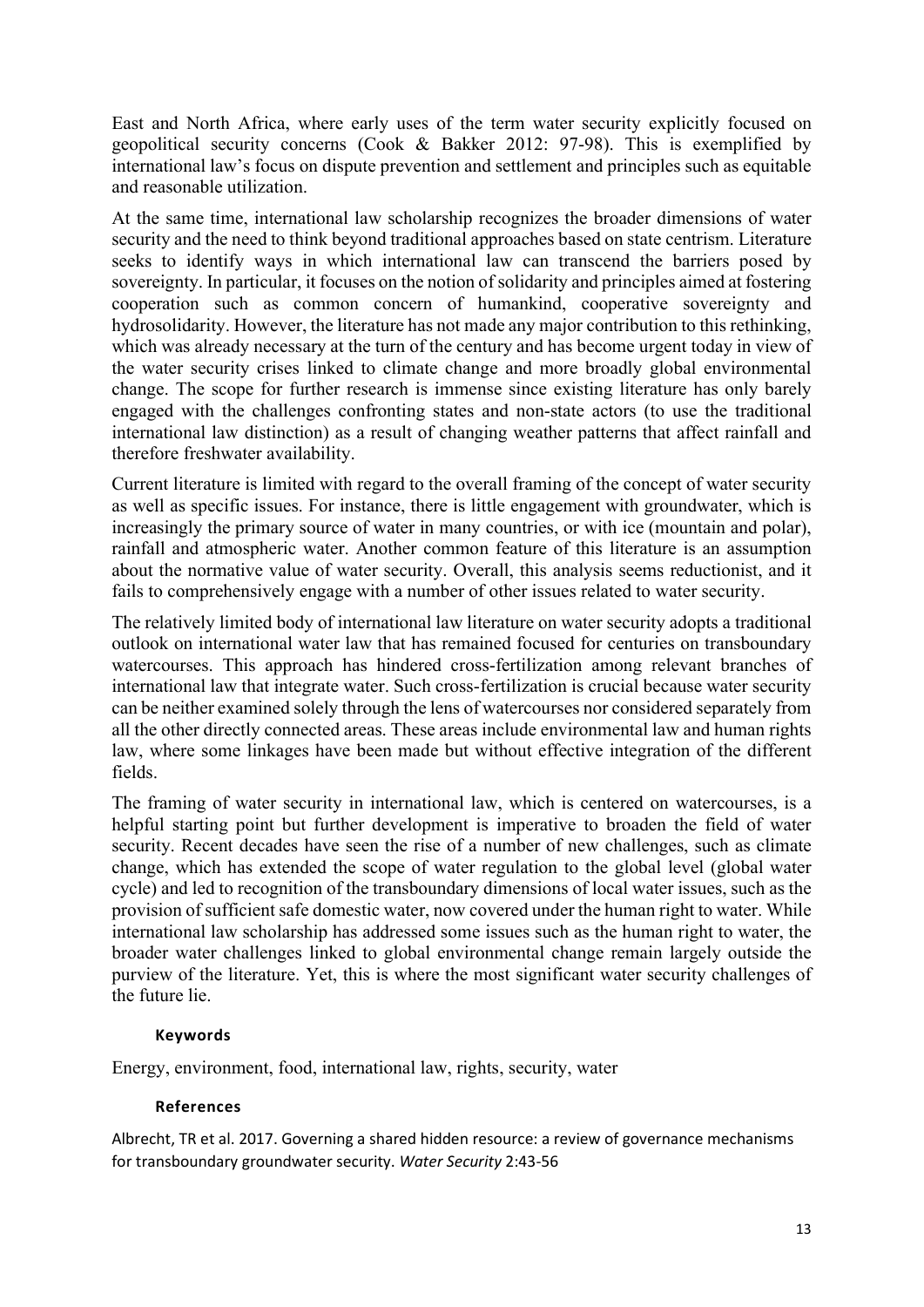Allouche J, Middleton C, Gyawali D. 2019. The Water–Food–Energy Nexus – Power, Politics, and Justice. London: Routledge

Allouche J, Nicol A, Mehta L. 2011. Water security: towards the human securitization of water. Whitehead Journal of Diplomacy and International Relations 12:153-71

Appelgren B, Klohn W. 1997. Management of transboundary water resources for water security; principles, approaches and State practice. Natural Resources Forum 21(2):91-100

Belinskij A. 2015. Water-Energy-Food nexus within the framework of international water law. Water 7:5396-5415

Boute A. 2016. The water-energy-climate nexus under international law: A Central Asian perspective. Michigan Journal of Environmental & Administrative Law 5(2):371-434

Brunnée J, Toope SJ. 1994. Environmental security and freshwater resources: a case of international ecosystems law. Yearbook of International Environmental law 5:41-76

Brunnée J, Toope SJ. 1997. Environmental security and freshwater resources: ecosystem regime building. American Journal of International Law 91(1):26-59

Burleson E. 2011. Water, climate, and energy security. Southwestern Journal of International Law 18(1):181-6

Carvalho KM, Minaverry CM. 2019. The Effects of International Agreements on Water Security: A Critical Study of the EU and MERCOSUR Approaches. Sustainable Consumption 285-305

Cook C, Bakker K. 2012. Water security: debating an emerging paradigm. Global Environmental Change 22(1):94-102

Cullet P, Bhullar L & Koonan S. 2015. Inter-sectoral water allocation and conflicts: perspectives from Rajasthan. Economic and Political Weekly 50(34): 61-69

Daoudy M. 2008. Hydro-hegemony and international water law: laying claims to water right. Water Policy 10(2):89-102

Eckstein G. 2009. Water scarcity, conflict, and security in a climate change world: challenges and opportunities for international law and policy. Wisconsin International Law Journal 27:409-61

Gerlak AK, Mukhtarov F. 2015. 'Ways of knowing' water: integrated water resources management and water security as complementary discourses. International Environmental Agreements 15:257– 72

Gleick PH. 1993. Water and conflict: fresh water resources and international security. International Security 18(1):79-112

Gleick PH. 2019. Water as a weapon and casualty of armed conflict: A review of recent water-related violence in Iraq, Syria, and Yemen. WIREs Water DOI: https://doi.org/10.1002/wat2.1351

Grey D, Garrick D. 2013. Water security, perceptions and politics: the context for international watercourse negotiations. In International Law and Freshwater – The Multiple Challenges, ed. LB de Chazournes, C Leb, M Tignino, pp. 37-47. Cheltenham: Edward Elgar

Grobicki A. 2016. Water-food-energy-climate: Strengthening the weak links in the Nexus. In The Water, Food, Energy and Climate Nexus – Challenges and an Agenda for Action. ed. F Dodds, J Bartram, pp. 127-37. Abingdon: Routledge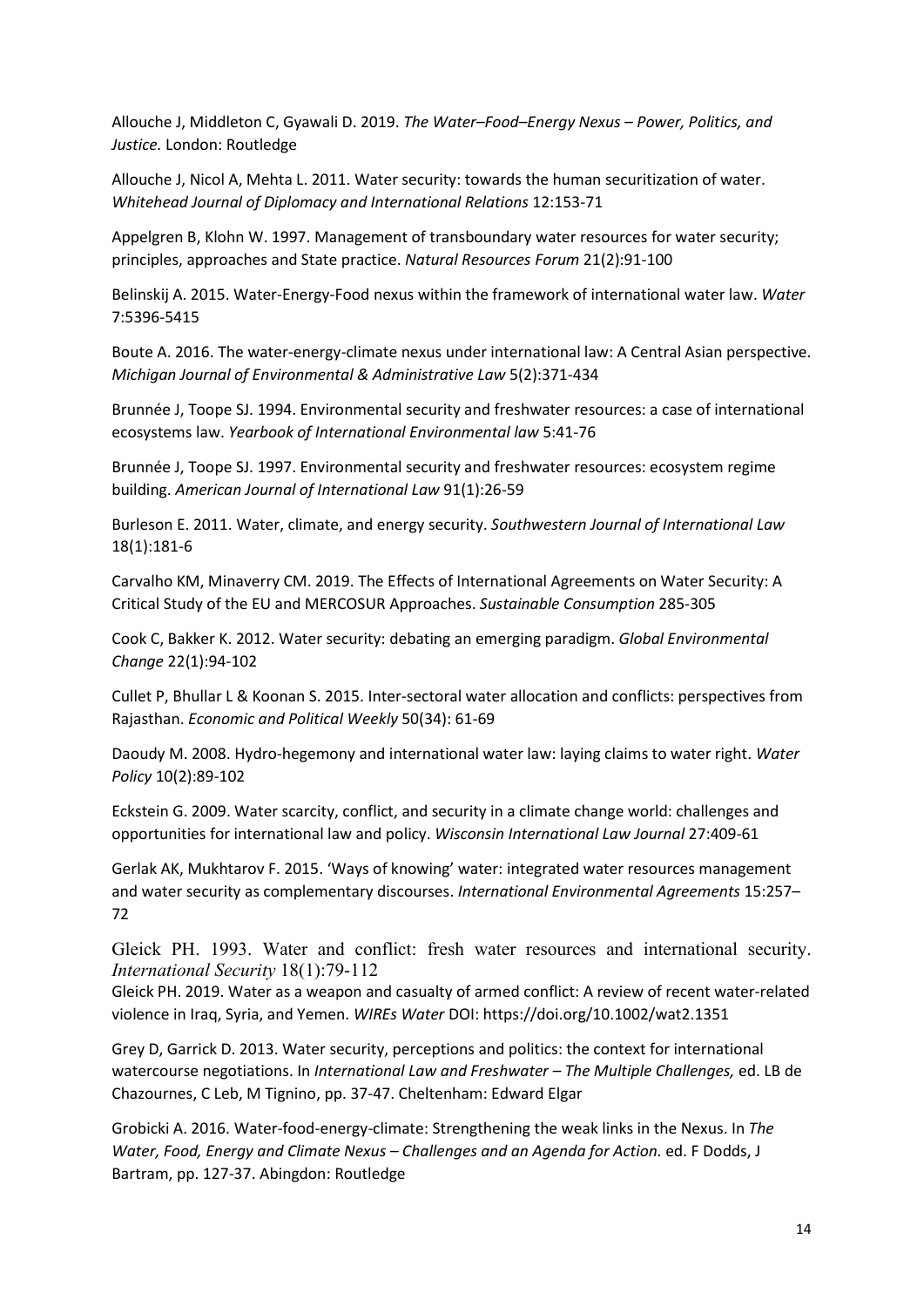Honkonen T. 2017. Water security and climate change: the need for adaptive governance. Potchefstroom Electronic Law Journal 20(1):DOI 10.17159/1727-3781/2017/v20n0a1651

Hulme K. 2009. Environmental security: implications for international law. Yearbook of International Environmental Law 19(1):3-26

International Court of Justice. 2010. Case Concerning Pulp Mills on the River Uruguay (Argentina v Uruguay). I.C.J. Reports 2010, p. 14

International Law Commission. 2008. Draft articles on the law of transboundary aquifers. Official Records of the General Assembly, Sixty-third Session, Supplement No. 10, U.N. Doc. A/63/10.

Iyer RR. 1999. Conflict resolution: three river treaties. Economic and Political Weekly 34(24): 1509- 1518

Jepson W, Wutich A, Harris LM. 2020. Water-security capabilities and the human right to water. In Water Politics – Governance, Justice and the Right to Water, ed. F Sultana, A Loftus, pp. 84-98. Abingdon, Oxon: Routledge

Johnson H. 2018. International Agricultural Law and Policy – A Rights-Based Approach to Food Security. Cheltenham: Edward Elgar

Keulertz M, Sowers J, Woertz E, Mohtar R. 2018. The water-energy-food nexus in arid regions – the politics of problemsheds. In Oxford Handbook of Water Politics and Policy, ed. K Conca, E Weinthal, pp. 167-96. Oxford: Oxford University Press

Koubi V, Spilker G, Böhmelt T, Bernauer T. 2013. Do natural resources matter for interstate and intrastate armed conflict?. Journal of Peace Research 51(2):227-243

Kpenou S. 2018. Fresh water as common heritage and a common concern of mankind. In Research Handbook on Freshwater Law and International Relations, ed. M Tignino, C Bréthaut, pp. 2-30. Cheltenham: Edward Elgar

Kuokkanen T. 2017. Water security and international law. Potchefstroom Electronic Law Journal 20(1): DOI 10.17159/1727-3781/2017/v20i0a1652

Larson RB. 2017. Water security. Northwestern University Law Review 112(2): 139-200

Larson RB. 2020. Just Add Water – Solving the World's Problems Using its Most Precious Resource. Oxford: Oxford University Press

Lê Phan H & Winkler IT. 2016. Water security. In Research Handbook on Disasters and International Law, ed. SC Breau, KLH Samuel, pp. 295-318. Cheltenham: Edward Elgar

Leb C, Wouters P. 2013. The water security paradox and international law: securitization as an obstacle to achieving water security and the role of law in desecuritizing the world's most precious resource. In Water Security: Principles, Perspectives and Practices, ed. B Lankford, K Bakker, M Zeitoun, D Conway, pp. 26-46. Abingdon, Oxon: Routledge

Maduekwe NC, Young C-L. 2018. The impact of the water-energy nexus in realizing sustainable access to water and energy. In Ending Africa's Energy Deficit and the Law: Achieving Sustainable Energy for All in Africa, ed. Y Omorogbe, A Ordor, pp. 261-85. Oxford: Oxford University Press

Magsig B-O. 2009. Introducing an analytical framework for water security: a platform for the refinement of international water law. Journal of Water Law 20(2-3):61-9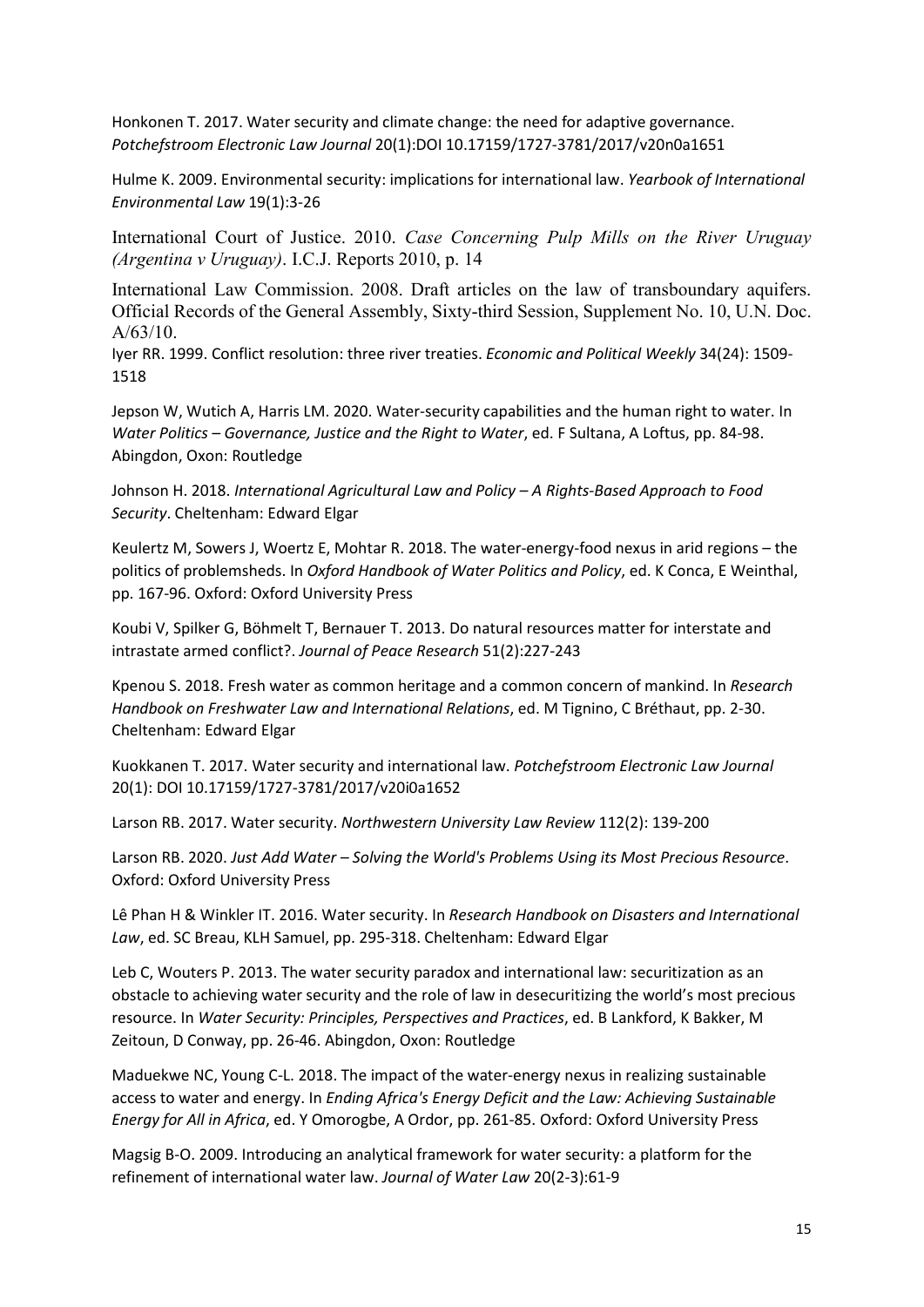Magsig B-O. 2011. Overcoming state-centrism in international water law: 'regional common concern' as the normative foundation of water security. Göttingen Journal of International Law 3(1):317-44

Magsig B-O. 2012. Rising to the challenge of water security: international (water) law in need of refinement. International Journal of Sustainable Society 4(1-2):28-44

Magsig B-O. 2013. Water insecurity: a change agent for international water law reform. Global Dialogue 15(2):1-9

Magsig B-O. 2015. International Water Law and the Quest for Common Security. Abingdon, Oxon: Routledge

Magsig B-O. 2017. Water security as an evolving paradigm: local, national, regional and global considerations. In Routledge Handbook of Water Law and Policy, ed. A Rieu-Clarke, AA Allan, S Hendry, pp. 382-94. London: Routledge

Magsig B-O. 2020. Water security: A litmus test for international law. Review of European Comparative & International Environmental Law 29(1):44-55

Mahayni B. 2013. Producing crisis: hegemonic debates, mediations and representations of water scarcity, In Contemporary Water Governance in the Global South – Scarcity, Marketization and Participation, ed. LM Harris, JA Goldin, C Sneddon, pp. 35-44. Abingdon, Oxon: Routledge

Mekonnen DZ. 2010. The Nile Basin Cooperative Framework Agreement negotiations and the adoption of a 'water security' paradigm: flight into obscurity or a logical cul-de-sac?. European Journal of International Law 21(2):421-40

Permanent Court of International Justice. 1929. Territorial jurisdiction of the International Commission of the River Oder, Judgment No 16, Series A, No. 23, p. 27

Rieu-Clarke A. 2010. The role of treaties in building international watercourse regimes: a legal perspective on existing knowledge. Water Policy 12(6):822-31

Scholtz W. 2009. Collective (environmental) security: the yeast for the refinement of international law. Yearbook of International Environmental Law 19(1):135-62 Sultana F, Loftus A. 2020. The right to water in a global context: challenges and transformations in water politics. In Water Politics - Governance, Justice and the Right to Water, ed. F Sultana, A Loftus, pp. 1-14. London: Routledge

Tarlock AD. 2008. Water security, fear mitigation and international water law. Hamline Law Review 31(3):703-28

Tarlock D, Wouters P. 2010. Reframing the water security dialogue. Journal of Water Law 20(3):53- 60

Tignino M. 2010. Water, international peace, and security. International Review of the Red Cross 92/879:647-74

United Nations. 2019. The human rights to safe drinking water and sanitation. General Assembly Resolution 74/141, U.N. Doc. A/RES/74/141

United Nations Environment Programme. 1978. Environmental law guidelines and principles on shared natural resources, U.N. Doc. UNEP/GC.6/17